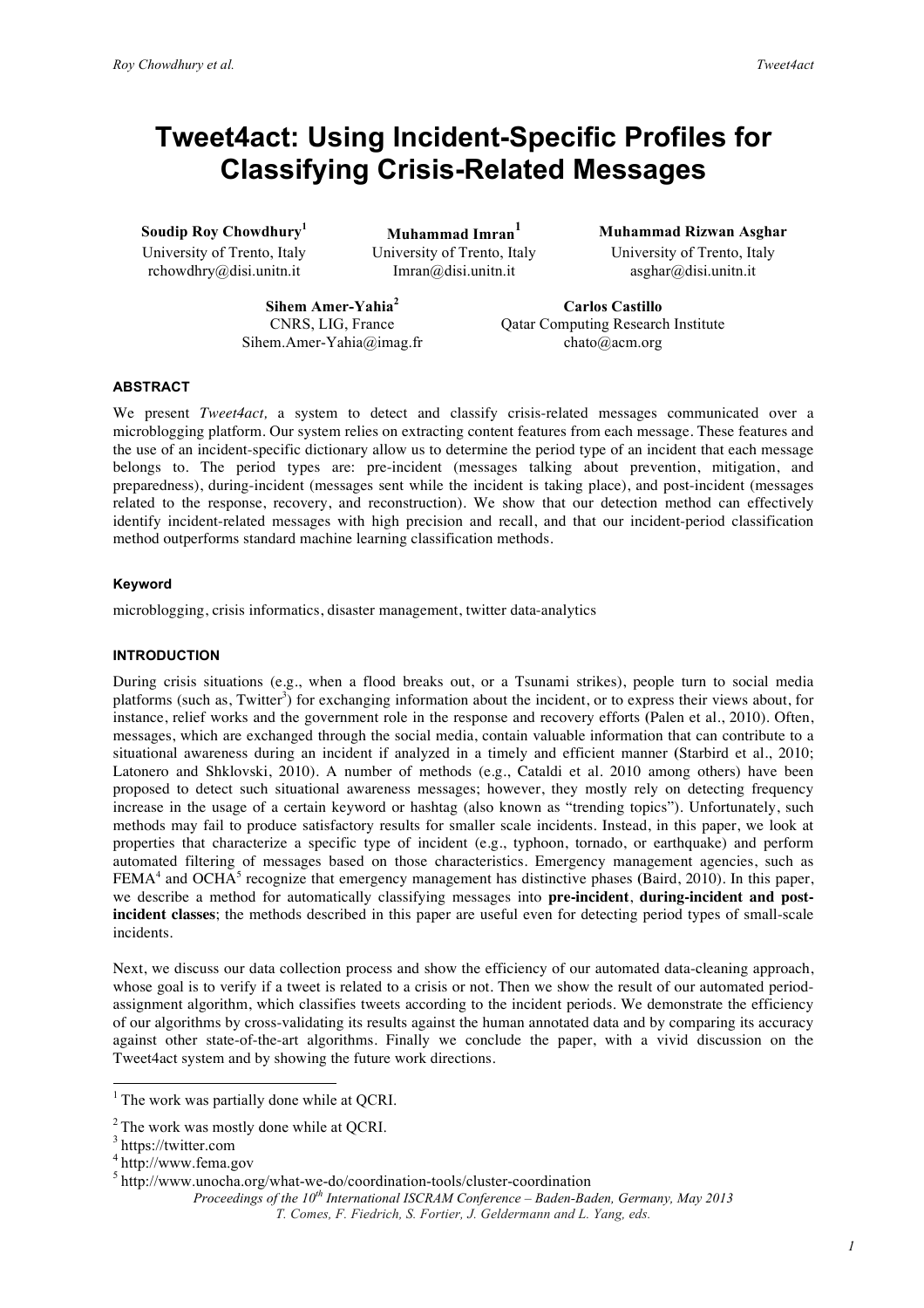#### **CRISIS DATA COLLECTION AND PHASES**

In this section, we seek to understand the characteristics of messages exchanged during different phases of a crisis situation. For this purpose, we collected data from Twitter for three recent natural disasters: the Joplin Tornado in Missouri, USA on May 22, 2011<sup>6</sup> consists of 1500 tweets, the Nesat Typhoon in Phillipines on September 27, 2011<sup>7</sup> consists of 500, and the Haiti Earthquake in Haiti on January 12, 2010<sup>8</sup> consists of 1500 tweets. These datasets were collected using the *Twitter Streaming API9* with appropriate *hashtags* (i.e., keywords) that are mostly announced by the crisis management authorities at the time of an incident.

*Pre-incident messages*. Before the Nesat Typhoon actually had struck Philippines on September 24, 2011, few of the messages that were communicated over the Twitter data stream, are shown below:

- New #tropical storm forms in the West #Pacific. #Nesat may hit the #Philippines & #China as a #typhoon next week

typhoon, #philippines: Tracking Typhoon Nesat (Pedring), as it poses severe threat to Philippines … #nesat #pedring #20w

*During-incident messages.* During the Nesat Typhoon, few of the tweet communications were as follows:

- @YahooNews: Powerful #typhoon with winds up to 106 mph makes landfall in #Philippines as 100,000 ordered to flee homes...

- Typhoon #Nesat expected to reach #Baguio #Philippines 3 hours from now …

*Post-incident messages.* From the post-incident phase, we found few interesting tweets as follows:

- News5 Action Center is now accepting donations for the victims of Typhoon Pedring. Drop boxes are located @ TV5 Office

- Hagonoy appeals for 15,000 packs of relief goods. Contact Lizzie Fajardo mayors office …

From these messages, one may observe that people post warning and caution related messages before, causalities and damage related messages during and request for help or donations related messages after an incident. From these observations, we can infer that messages posted before, during, and after an incident are having unique characteristics. The main goals of our research can be summarized as: first, we want to identify messages related to an incident and second, to classify such *incident-related* messages with the corresponding periods (PRE, DURING, POST) of an incident. Figure 1 illustrates main components of our proposed system, which are described in the next two sections.



**Figure 1: Overview of the Tweet4act System**

### **FINDING CRISIS-RELATED MESSAGES**

The data collection procedures described in the previous section are keyword-based and do not guarantee that the obtained messages are incident-related. After analyzing the result of a crowd-sourced labeling task, we have identified that a considerable subset (5-13%) of the collected tweets is not incident-related.

#### **Method: Outlier Detection**

In order to filter the messages unrelated to incidents, we used an **outlier detection** method. Specifically, we applied a state-of-the-art clustering algorithm: *K-medoid* **(**Hodge and Austin, 2004)**.** We chose k-medoid over

 <sup>6</sup> http://www.epacha.org/Pages/Tornadoes\_USA\_Missouri\_05\_2011.aspx

 $^7$  http://www.bbc.co.uk/news/world-asia-pacific-15070550  $^8$  http://www.epacha.org/Pages/Earthquake\_Haiti\_2010.aspx  $^9$  https://dev.twitter.com/docs/streaming-apis

*Proceedings of the 10th International ISCRAM Conference – Baden-Baden, Germany, May 2013 T. Comes, F. Fiedrich, S. Fortier, J. Geldermann and L. Yang, eds.*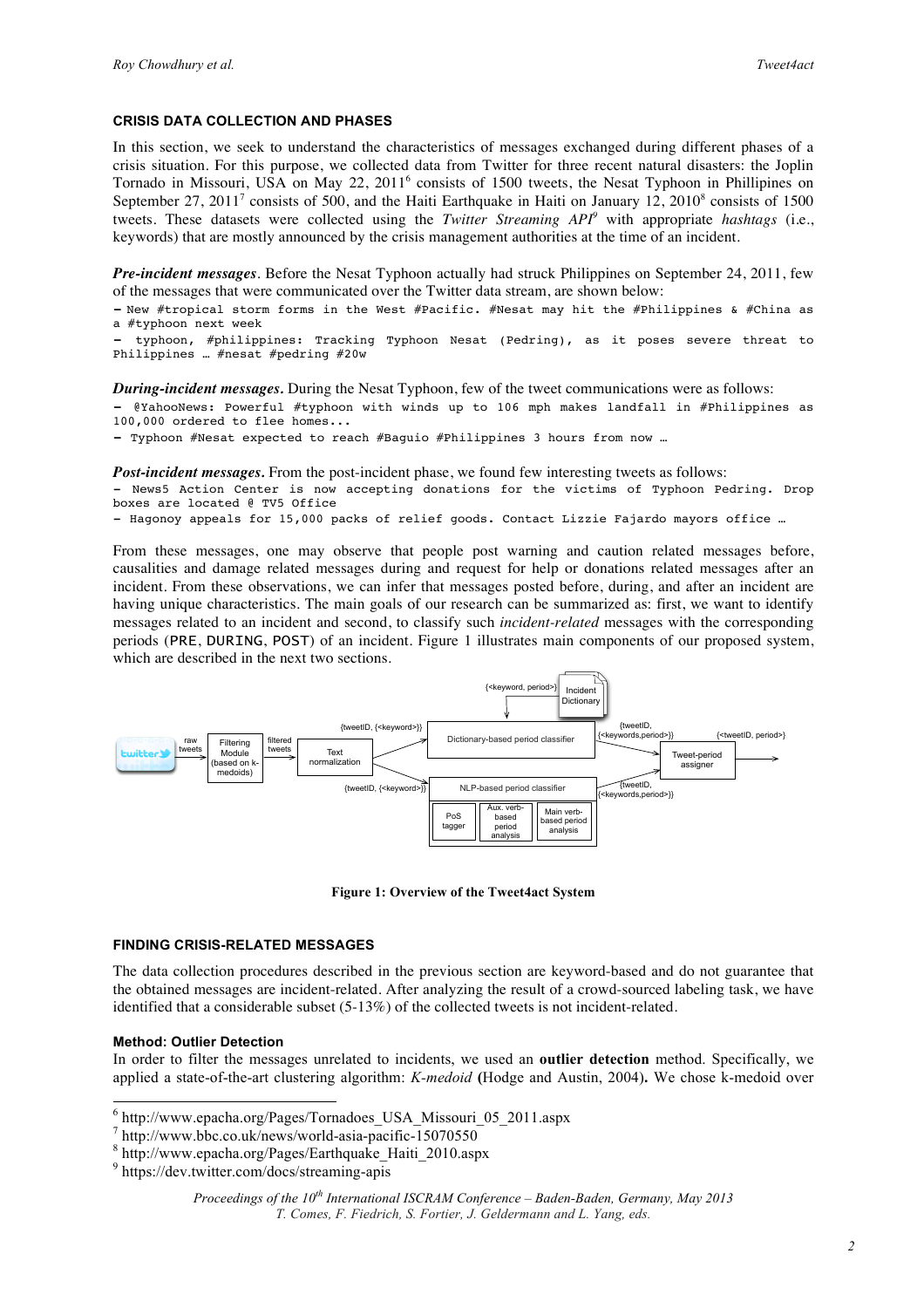the standard k-mean based clustering algorithm because it is less susceptible to local minima, thus producing better quality clusters. Our filtering algorithm performs the following steps sequentially:

- 1. Normalize message text: remove the "*RT @username*" and "*@username*" prefixes.
- 2. Remove duplicate messages after normalization.
- 3. Remove all terms that appear in less than a fraction *s* of messages (we set  $s = 0.05$ ).
- 4. Run the k-medoid clustering algorithm on each dataset.
- 5. Discard clusters having a negative number or zero as silhouette coefficient, where silhouette coefficient (L. Kaufman, and P. J. Rousseeuw, 1990) determines the quality of a cluster in terms of distance between points within a cluster and the distance with other clusters. The value of silhouette coefficient lies in the range (-1,1), while -1 indicates bad cluster and 1 indicates good quality cluster.
- 6. Select from each cluster the fraction *m* of messages closer to the medoid.

By implementing this outlier detection method, we managed to filter the top-*m* fraction of the most representative messages from each cluster. The accuracy of this method is described in the following section.

# **Experimentation**

After normalization and removal of duplicates, we found 1,198, 1,167 and 373 unique messages in the Joplin, Haiti and Nesat datasets, respectively. To validate the correctness of our automated cleaning algorithm, we verified the filtered messages using the CrowdFlower platform<sup>10</sup>, where we developed separate tasks for each dataset, each task containing the output of the automated cleaning algorithm.

**Measuring precision.** In order to test the precision, we asked crowd-sourcing workers to label 498 tweets identified as crisis-related by our method from the Joplin dataset, 250 from the Haiti dataset, and 200 for the *Nesat* dataset. Each task, which also consists of a set of correctly labeled tweets (i.e., golden data), simply asked workers to choose whether a tweet is incident-related or not and in total 3 trusted answers required to finalize a labeling decision. The distribution of the labels is shown in Figure 2 (see (cf) columns) for all three crowdsourcing tasks. For the Joplin task, the inter-annotator agreement (percentage of agreement between 3 workers answers on a particular label for a tweet) was 75.34%, whereas for the Haiti task it was 86.95%. The inter-annotator values show the agreement level among assessors for an assessable unit. Considering all the messages with a valid label (not "unknown'"), this yields a precision (% of tweets that the system could correctly classify with their expected labels) of 96%, 100%, and 97%, respectively.

**Measuring recall.** To calculate the recall of our k-medoid based filtering algorithm, we selected random samples of 231, 220, and 244 tweets from *Joplin*, *Haiti* and *Nesat* raw datasets, respectively (before applying the filter). Next, we manually labeled those messages as crisis-related or not crisis-related; the distribution of labels is shown in Figure 2 (see (algo) columns). Using this method, we found 30, 24, and 36 false negatives from our filtering method, i.e., tweets that should have passed the filtering but did not. Using the standard formula for recall, we found recall measures (% of the expected tweets labels that are correctly identified by our system) of 85%, 88% and 84% for three datasets, respectively.



**Figure 2: Distribution of labels unfiltered (algo), filtered (cf): crisis-related (Yes) and not-crisis-related (No).**

# **PERIOD ASSIGNMENT**

**Method:** The *dictionary-based period classifier* compares the words in each message against a dictionary of words known to be present in specific periods of a crisis-incident e.g., keywords such as "warning" and "alert"

 <sup>10</sup> http://crowdflower.com

*Proceedings of the 10th International ISCRAM Conference – Baden-Baden, Germany, May 2013 T. Comes, F. Fiedrich, S. Fortier, J. Geldermann and L. Yang, eds.*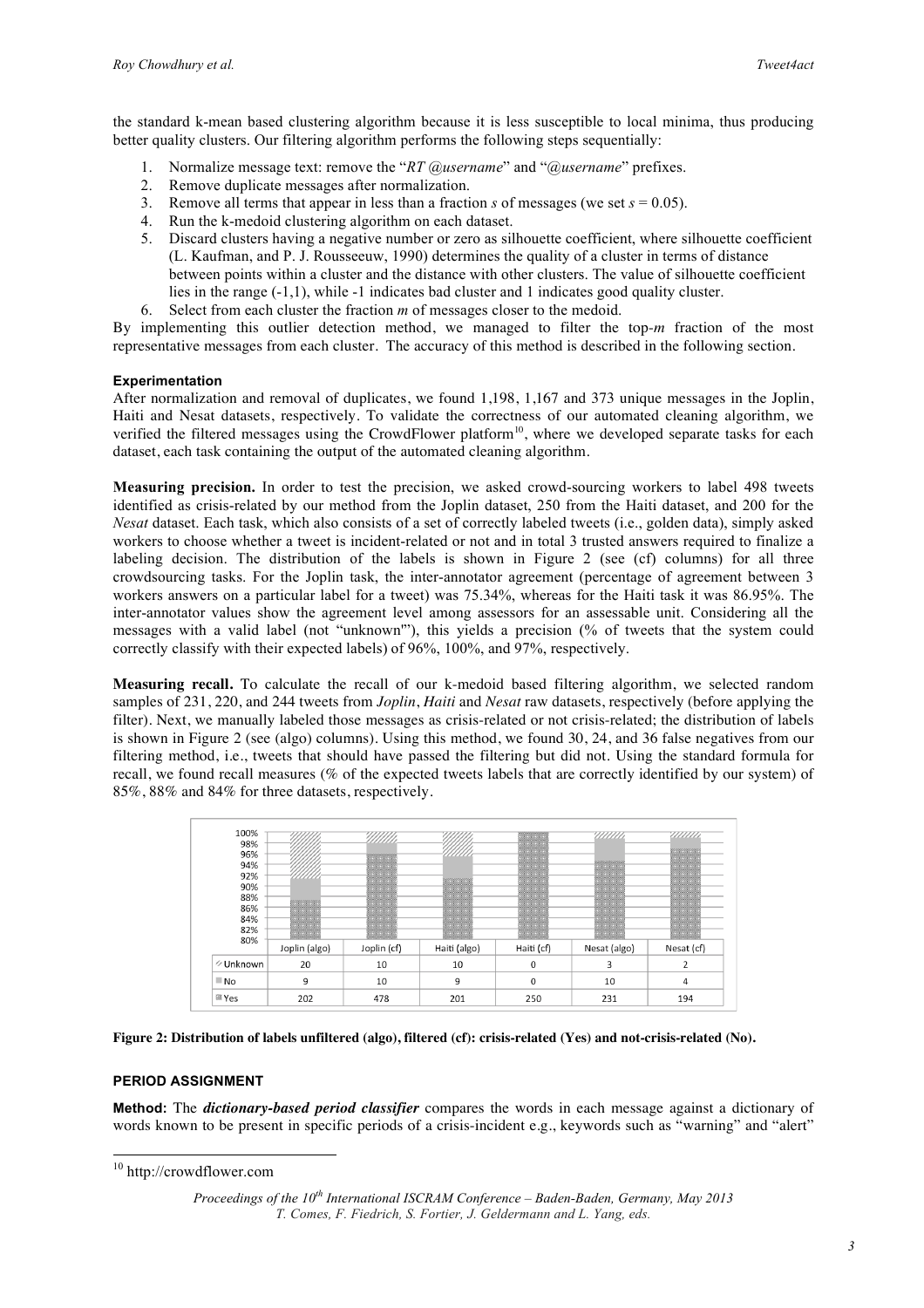are typically found in the pre-incident period, keywords such as "now", "sweeps" are typically found duringincident, and keywords such as "aftermath", "donate" are found in post-incident messages. The *natural language processing based period classifier module* identifies the tense of the verbs (main, as well as auxiliary) in a message. Finally, we assign a score to each word in a message according to the following algorithm:

- 1. If the word is listed in the dictionary, add +1 to the period it is listed under and stop processing that word (i.e., if a verb is in the dictionary, we ignore it below).
- 2. If the word is an auxiliary verb, add +1 to the period it is associated to (e.g., could-PRE, are-DURING, did-POST etc).
- 3. If the tense of the main verb support the tense of the auxiliary verb (e.g., would be *coming*–PRE), add +0.5 to the corresponding period, respectively.

After this procedure, we sum up the scores of each period across all the words in the phrase and pick the period with the largest sum. In case of ties, PRE is preferred over DURING and POST, and DURING is preferred over POST. For instance, let us consider the following message: "NFL teams gathering supplies aid for tornado victims in Kansas Missouri (Morning Call) …". In this message, both words "aid" and "victim" are matched in the dictionary for the POST period. The verb "gathering" is in continuous form and contributes to the DURING period. In total, the message has +2 score for POST and +0.5 for DURING; hence, it is classified as POST.

# **EXPERIMENTAL RESULTS**

**Labeling**. We labeled a set of messages classified as crisis-incident-related by the method described in the Section Finding Crisis-related messages*.* We asked assessors to indicate the period (PRE, DURING, POST, UNKNOWN) for each message. 23%, 3%, and 11% of the data were labeled as PRE, 35%, 19% and 56% were labeled as DURING, 24%, 71% and 11% of the data were labeled as POST and rest 18%, 7% and 22% of the data were reported as UNKNOWN for the Joplin, Haiti and Nesat dataset, respectively.

**Baselines.** We compared our period detection algorithm against four text-based supervised classifiers including support vector machine (SVM), maximum entropy (MaxEnt), decision tree (Tree) and an ensemble classifier random forest (RF). We represented each message as a bag of *unigrams* and *bigrams* feature vector and used them for the classification criteria in each of the baseline approaches. To get the best performance from the baseline algorithms, we fine-tuned the parameters for each of these algorithms. We trained a specific model for each of the three corpora by using 80% of the data and validated the models over remaining 20% of the data by using 10-fold cross validation technique.

# **Results**

The precision, recall and  $F_1$  measures of SVM, MaxEnt, Tree and RF algorithms on our test datasets are shown in Table 1. Note the high variance of the performance of the SVM, Tree and RF algorithms due to their sole dependency on n-gram feature in the experiment setting. For Joplin dataset, our algorithm performs better than the baseline algorithms by a large margin (0.69 vs. 0.44), the baseline algorithms perform better for the Haiti Earthquake dataset by a smaller margin (0.71 vs. 0.80), and they tie for the Nesat Typhoon dataset (0.71).

| Period        | Tweet4act                   |      |      | <b>SVM</b> |             |      | MaxEnt |      |      | Tree     |          |                | RF       |          |          |
|---------------|-----------------------------|------|------|------------|-------------|------|--------|------|------|----------|----------|----------------|----------|----------|----------|
|               | P                           | R    | F.   | P          | $\mathbf R$ | F,   | P      | R    | F,   | P        | R        | F <sub>1</sub> | P        | R        | $F_1$    |
|               | Joplin Tornado              |      |      |            |             |      |        |      |      |          |          |                |          |          |          |
| <b>PRE</b>    | 0.33                        | 0.85 | 0.48 | 0.00       | 0.00        | 0.00 | 0.43   | 0.21 | 0.28 | $\theta$ | $\theta$ | $\mathbf{0}$   | $\theta$ | $\theta$ | $\Omega$ |
| <b>DURING</b> | 0.88                        | 0.89 | 0.89 | 0.32       | 0.91        | 0.47 | 0.35   | 0.55 | 0.43 | 0.3      | 0.73     | 0.43           | 0.32     | 0.1      | 0.48     |
| <b>POST</b>   | 0.61                        | 0.84 | 0.71 | 0.67       | 0.20        | 0.31 | 0.55   | 0.6  | 0.57 | 0.57     | 0.4      | 0.47           | 1.00     | 0.1      | 0.18     |
| AVG.          | 0.61                        | 0.86 | 0.69 | 0.33       | 0.37        | 0.39 | 0.44   | 0.45 | 0.42 | 0.29     | 0.38     | 0.45           | 0.66     | 0.37     | 0.33     |
|               | Haiti Earthquake            |      |      |            |             |      |        |      |      |          |          |                |          |          |          |
| <b>PRE</b>    | 0.63                        | 1.00 | 0.77 | 1.00       | 0.67        | 0.80 | 1.00   | 1.00 | 1.00 | 1        | 0.67     | 0.8            | 1.00     | 0.33     | 0.5      |
| <b>DURING</b> | 0.72                        | 0.97 | 0.83 | 0.75       | 0.6         | 0.67 | 0.67   | 0.80 | 0.73 | 0.6      | 0.6      | 0.6            | 1.00     | 0.4      | 0.57     |
| <b>POST</b>   | 0.46                        | 0.82 | 0.59 | 0.92       | 0.97        | 0.94 | 0.97   | 0.95 | 0.96 | 0.92     | 0.95     | 0.93           | 0.88     | 1.00     | 0.94     |
| AVG.          | 0.60                        | 0.87 | 0.71 | 0.89       | 0.74        | 0.80 | 0.88   | 0.91 | 0.89 | 0.84     | 0.74     | 0.78           | 0.96     | 0.58     | 0.67     |
|               | Nesat Typhoon               |      |      |            |             |      |        |      |      |          |          |                |          |          |          |
| PRE           | 0.36                        | 1.00 | 0.53 | 1.00       | 0.50        | 0.67 | 1.00   | 0.50 | 0.67 | 0.33     | 0.25     | 0.28           | 1.00     | 0.5      | 0.67     |
|               | $ -th$ $-$<br>$\sim$ $\sim$ |      |      |            |             |      |        |      |      |          |          |                |          |          |          |

**Table 1: Tweet4act and standard text classification methods in terms of precision (P), recall (R), and F1 measures.**

*Proceedings of the 10th International ISCRAM Conference – Baden-Baden, Germany, May 2013 T. Comes, F. Fiedrich, S. Fortier, J. Geldermann and L. Yang, eds.*